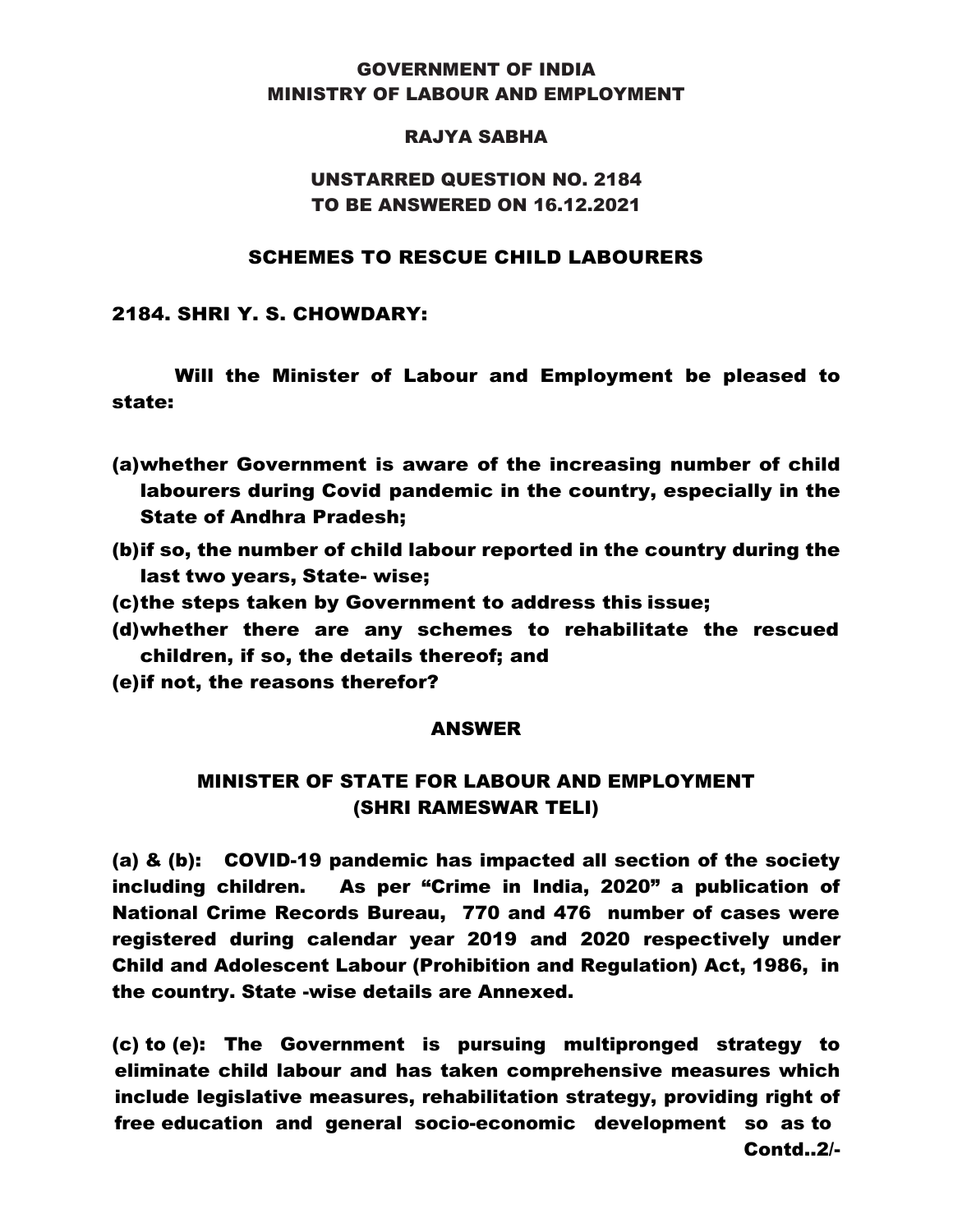eliminate the incidence of the child labour. The details of statutory and legislative measures, rehabilitation strategy and education are as under:

- (i) Government has enacted the Child Labour (Prohibition & Regulation) Amendment Act, 2016 which came into force w.e.f. 1.9.2016. The amendment also provides stricter punishment for employers for violation of the Act and made the offence as cognizable.
- (ii) Framing of Child Labour (Prohibition and Regulation) Amendment Central Rules
- (iii) Framing of model State Action Plan enumerating action points to be taken by respective State Governments and circulation of the same to all Chief Secretaries.
- (iv) The Government is implementing the National Child Labour Project (NCLP) Scheme for rehabilitation of child labour.

 Under this Scheme,those children identified in the age group 5-8 years are mainstreamed directly to formal educational system through the Samagra Shiksha Abhiyan (SSA) of the Ministry of Education. Working children in the age group of 9-14 years are to be rehabilitated through NCLP Special Training Centres (STCs) established by the Project Society, wherever STCs under SSA Scheme are not functioning. The STCs under the scheme provide: Nonformal/bridge education, Vocational training, Mid-Day Meal, stipend @ Rs.400/- per child per month, and health care facilities through School Health Programme of National Rural Health Mission (NRHM).

\* \*\*\*\*\*\*